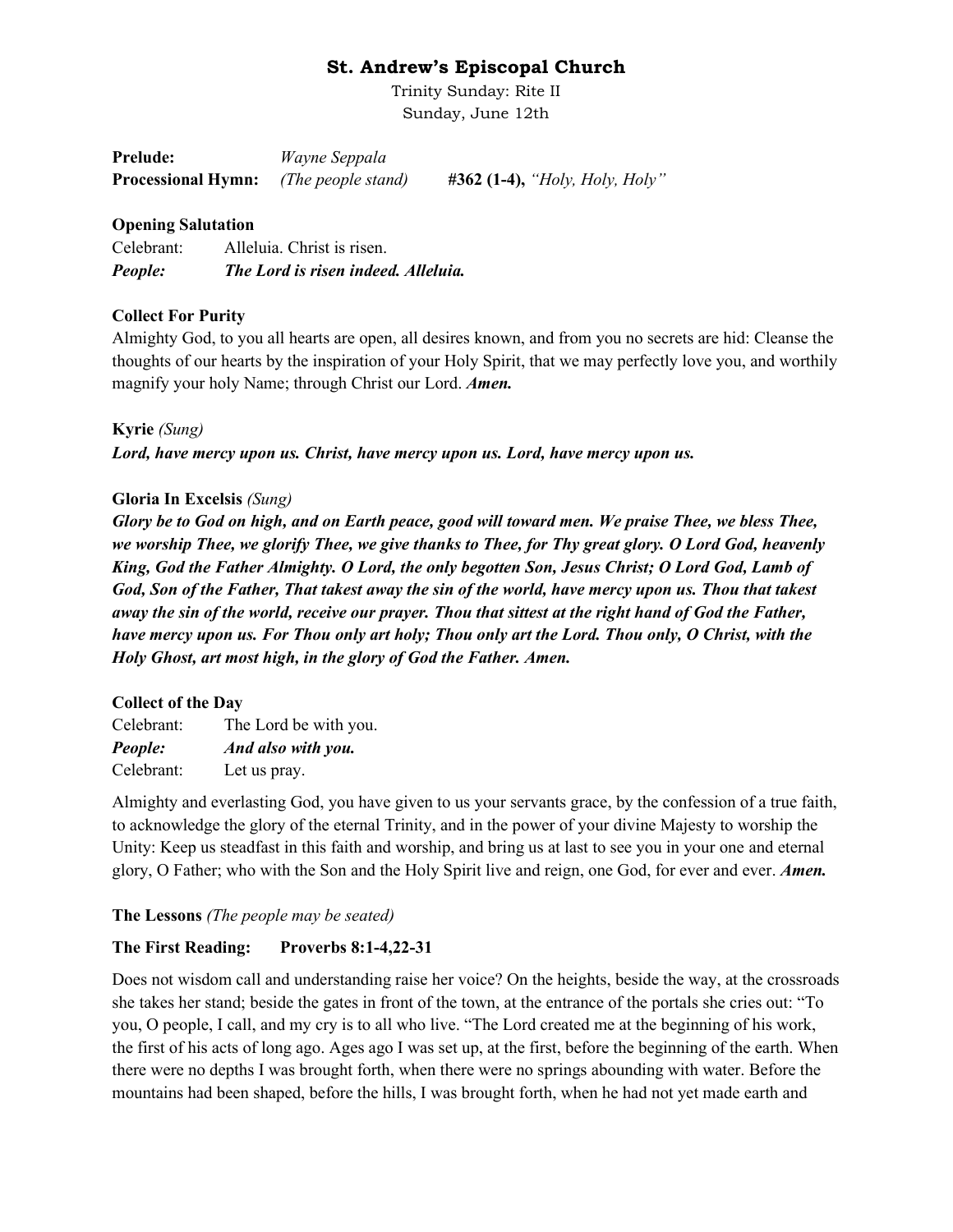Trinity Sunday: Rite II Sunday, June 12th

fields or the world's first bits of soil. When he established the heavens, I was there; when he drew a circle on the face of the deep, when he made firm the skies above, when he established the fountains of the deep, when he assigned to the sea its limit, so that the waters might not transgress his command, when he marked out the foundations of the earth, then I was beside him, like a master worker, and I was daily his delight, playing before him always, playing in his inhabited world and delighting in the human race.

| People: | <b>Thanks be to God.</b> |
|---------|--------------------------|
| Reader: | The Word of the Lord.    |

## **Psalm 8**

1 O Lord, our Sovereign, how majestic is your name in all the earth! You have set your glory above the heavens.

*2 Out of the mouths of babes and infants you have founded a bulwark because of your foes, to silence the enemy and the avenger.*

3 When I look at your heavens, the work of your fingers, the moon and the stars that you have established;

*4 what are humans that you are mindful of them, mortals that you care for them?*

5 Yet you have made them a little lower than God and crowned them with glory and honor.

*6 You have given them dominion over the works of your hands; you have put all things under their feet,*

7 all sheep and oxen, and also the beasts of the field,

*8 the birds of the air, and the fish of the sea, whatever passes along the paths of the seas.* 9 O Lord, our Sovereign, how majestic is your name in all the earth!

## **The Second Reading: Romans 5:1-5**

Therefore, since we are justified by faith, we have peace with God through our Lord Jesus Christ, through whom we have obtained access to this grace in which we stand, and we boast in our hope of sharing the glory of God. And not only that, but we also boast in our afflictions, knowing that affliction produces endurance, and endurance produces character, and character produces hope, and hope does not put us to shame, because God's love has been poured into our hearts through the Holy Spirit that has been given to us.

Reader: The Word of the Lord. *People: Thanks be to God.*

**Gospel Hymn:** *(The people stand)* **#368 (1-3),** *"Holy Father, Great Creator"*

**The Gospel: John 16:12-15**

| Celebrant: | The Holy Gospel of our Lord Jesus Christ according to St. John. |
|------------|-----------------------------------------------------------------|
| People:    | <b>Glory to you Lord Christ.</b>                                |

Jesus said to the disciples, "I still have many things to say to you, but you cannot bear them now. When the Spirit of truth comes, he will guide you into all the truth, for he will not speak on his own but will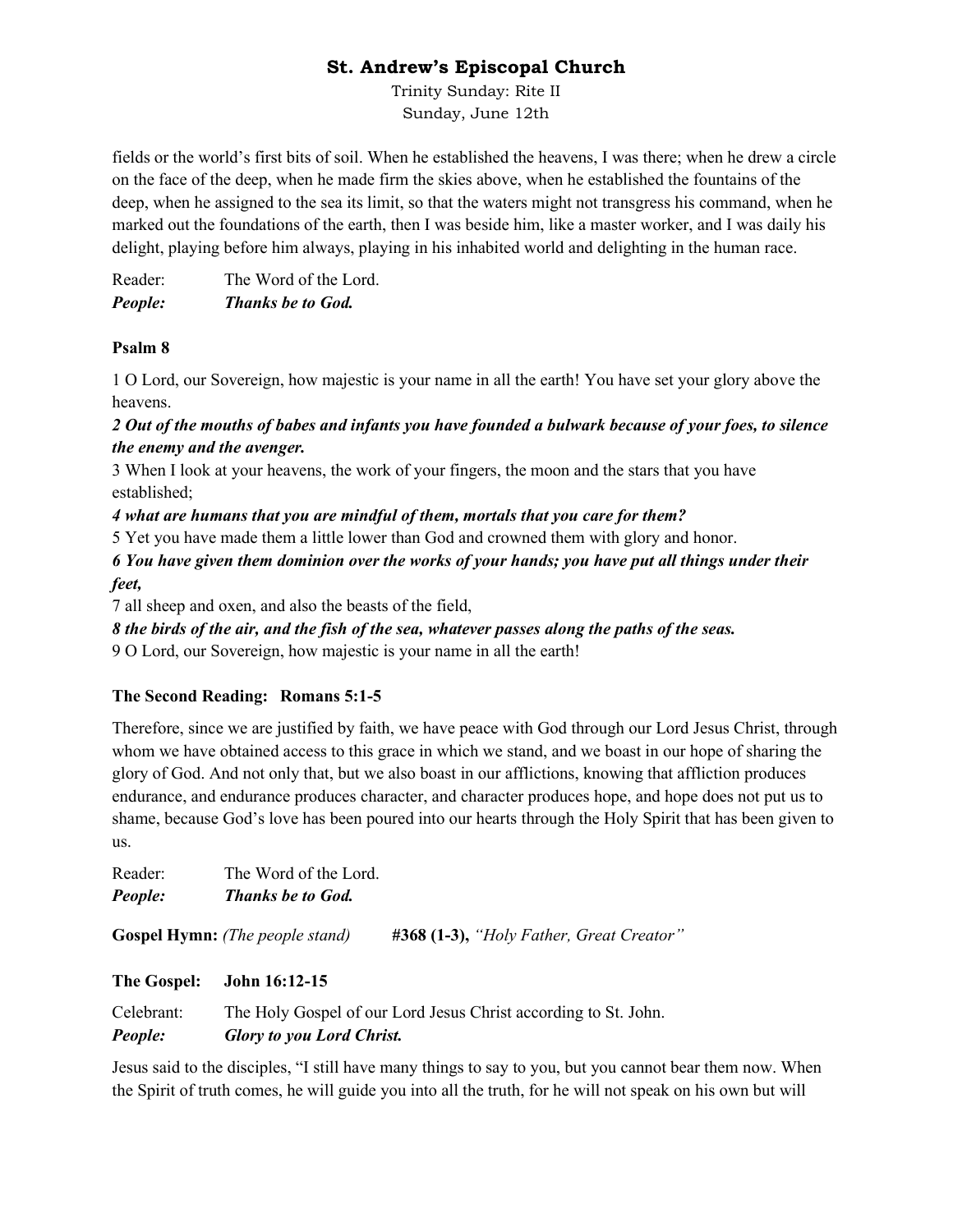Trinity Sunday: Rite II Sunday, June 12th

speak whatever he hears, and he will declare to you the things that are to come. He will glorify me because he will take what is mine and declare it to you. All that the Father has is mine. For this reason I said that he will take what is mine and declare it to you."

| People:    | <b>Praise to you Lord Christ.</b> |
|------------|-----------------------------------|
| Celebrant: | This is the Gospel of the Lord.   |

### **Celtic Alleluia** *(sung)*

*Alleluia, Alleluia, Alleluia, Alleluia. Now He is living, the Christ, out of the tomb He is risen; He has conquered death – opened heaven to all believers. Alleluia, Alleluia, Alleluia, Alleluia.*

**The Sermon** (*The people may be seated)* The Reverend Ronnie Short

### **The Nicene Creed** *(The people stand)*

*We believe in one God, the Father, the Almighty, maker of heaven and earth, of all that is, seen and unseen. We believe in one Lord, Jesus Christ, the only Son of God, eternally begotten of the Father, God from God, Light from Light, true God from true God, begotten, not made, of one Being with the Father. Through him all things were made. For us and for our salvation he came down from heaven: by the power of the Holy Spirit he became incarnate from the Virgin Mary, and was made man. For our sake he was crucified under Pontius Pilate; he suffered death and was buried. On the third day he rose again in accordance with the Scriptures; he ascended into heaven and is seated at the right hand of the Father. He will come again in glory to judge the living and the dead, and his kingdom will have no end. We believe in the Holy Spirit, the Lord, the giver of life, who proceeds from the Father and the Son. With the Father and the Son he is worshiped and glorified. He has spoken through the Prophets. We believe in one holy catholic and apostolic Church. We acknowledge one baptism for the forgiveness of sins. We look for the resurrection of the dead, and the life of the world to come. Amen.*

### **Prayers Of The People** *(The people stand)*

### *[Opens with prayer for St. Andrew's]*

With all our heart and with all our mind, let us pray to the Lord, saying "Lord, have mercy."

For the peace from above, for the loving-kindness of God, and for the salvation of our souls, let us pray to the Lord.

#### *People: Lord, have mercy.*

For the peace of the world, for the welfare of the Holy Church of God, and for the unity of all peoples, let us pray to the Lord.

### *People: Lord, have mercy.*

For our Bishop, and for all the clergy and people, let us pray to the Lord. *People: Lord, have mercy.*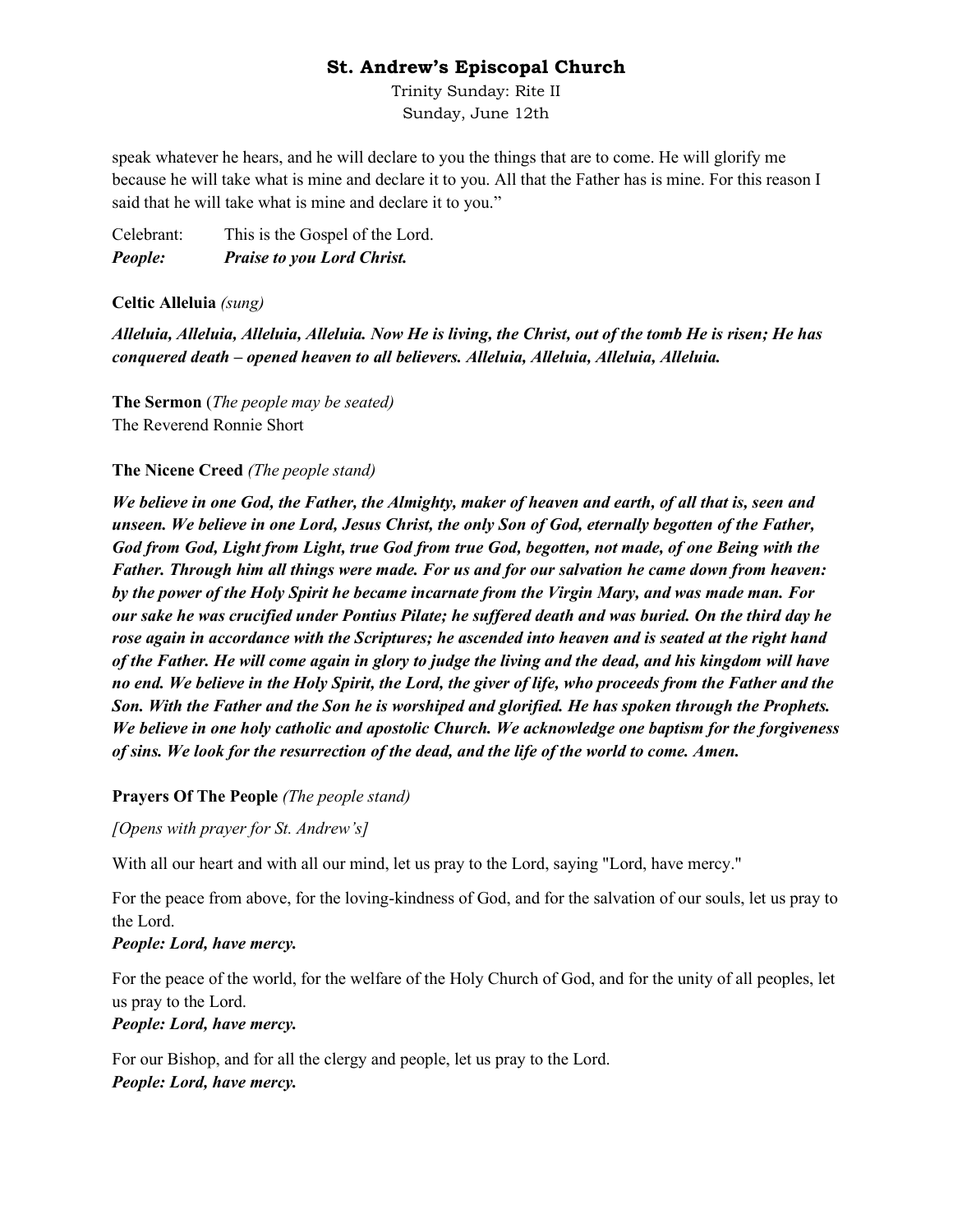Trinity Sunday: Rite II Sunday, June 12th

For our President, for the leaders of the nations, and for all in authority, let us pray to the Lord. *People: Lord, have mercy.*

For this city, for every city and community, and for those who live in them, let us pray to the Lord. *People: Lord, have mercy.*

For seasonable weather, and for an abundance of the fruits of the earth, let us pray to the Lord. *People: Lord, have mercy.*

For the good earth which God has given us, and for the wisdom and will to conserve it, let us pray to the Lord.

## *People: Lord, have mercy.*

For those who travel on land, on water, or in the air, let us pray to the Lord. *People: Lord, have mercy.*

For the aged and infirm, for the widowed and orphans, and for the sick and the suffering, let us pray to the Lord.

## *People: Lord, have mercy.*

For the poor and the oppressed, for the unemployed and the destitute, for prisoners and captives, and for all who remember and care for them, let us pray to the Lord.

### *People: Lord, have mercy.*

For all who have died in the hope of the resurrection, and for all the departed, let us pray to the Lord. *People: Lord, have mercy.*

For deliverance from all danger, violence, oppression, and degradation, let us pray to the Lord. *People: Lord, have mercy.*

For the absolution and remission of our sins and offenses, let us pray to the Lord. *People: Lord, have mercy.*

That we may end our lives in faith and hope, without suffering and without reproach, let us pray to the Lord.

### *People: Lord, have mercy.*

Defend us, deliver us, and in thy compassion protect us, O Lord, by thy grace.

## *People: Lord, have mercy.*

In the communion of St. Andrew and of all the saints, let us commend ourselves, and one another, and all our life, to Christ our God.

## *People: To thee, O Lord our God.*

Lord Jesus Christ, you said to your apostles, "Peace I give to you; my own peace I leave with you:" Regard not our sins, but the faith of your Church, and give to us the peace and unity of that heavenly City, where with the Father and the Holy Spirit you live and reign, now and for ever. *Amen.*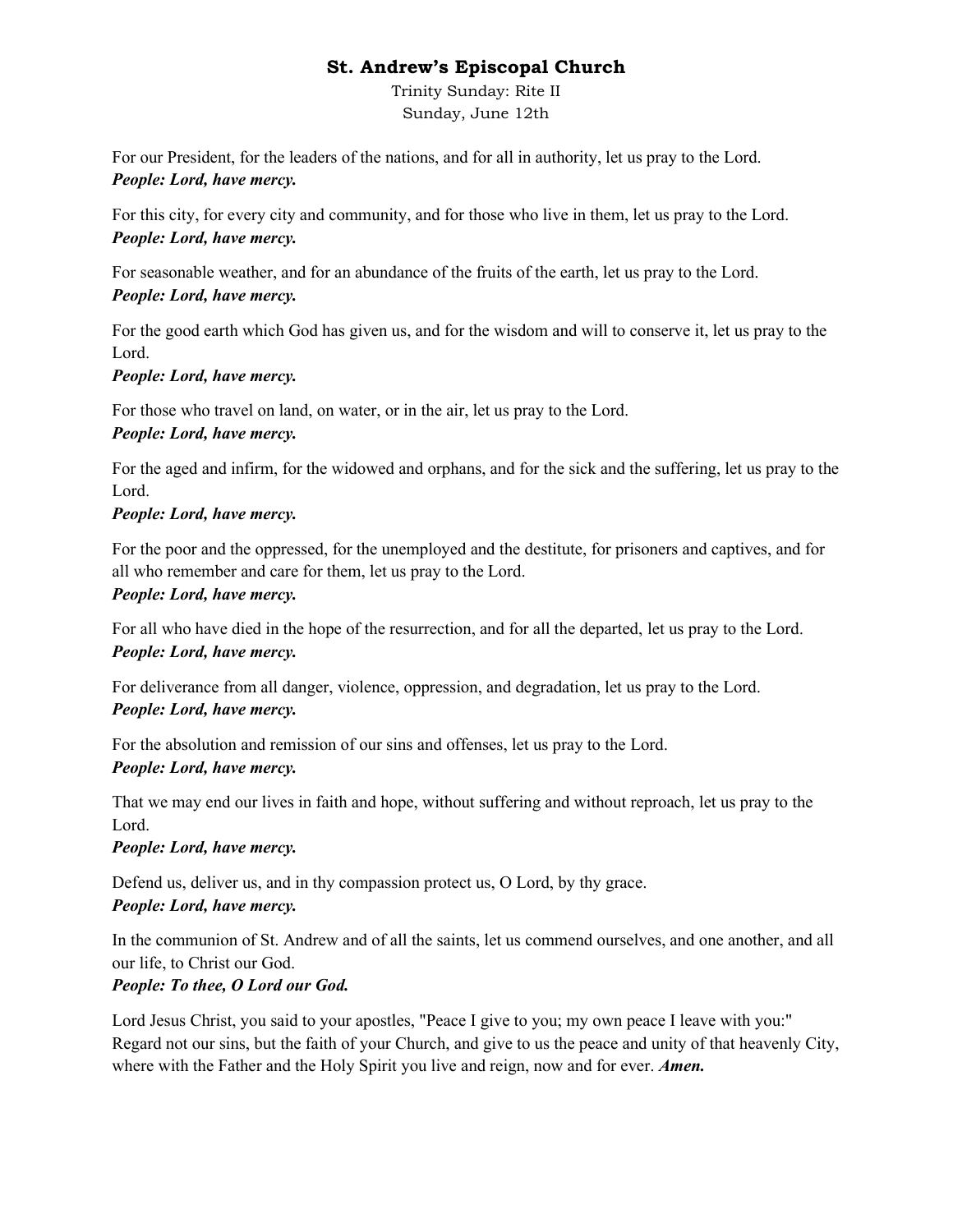Trinity Sunday: Rite II Sunday, June 12th

#### **The Confession of Sin and Absolution** *(The people kneel)*

Celebrant: Let us humbly confess our sins unto Almighty God.

*Most merciful God, we confess that we have sinned against you in thought, word, and deed, by what we have done, and by what we have left undone. We have not loved you with our whole heart; we have not loved our neighbors as ourselves. We are truly sorry and we humbly repent. For the sake of your Son Jesus Christ, have mercy on us and forgive us; that we may delight in your will, and walk in your ways, to the glory of your Name. Amen.*

Celebrant: Almighty God have mercy on us, forgive us all our sins through our Lord Jesus Christ, strengthen us in all goodness, and by the power of the Holy Spirit keep us in eternal life. *Amen.*

| <b>The Peace</b>      | (The people stand)                                                                                |
|-----------------------|---------------------------------------------------------------------------------------------------|
| Celebrant:<br>People: | The peace of the Lord be always with you.<br>And also with you.                                   |
| Celebrant:            | Walk in love, as Christ loved us and gave himself up for us, an offering and sacrifice to<br>God. |

#### **Offertory** *(The people may be seated)*

*The St. Andrew's Choir will perform "On Eagles Wings".*

#### **Announcements**

#### **Doxology** *(The people stand and sing)*

*Praise God, from whom all blessings flow. Praise Him, all creatures here below. Praise Him above, you heavenly host. Praise Father, Son and Holy Ghost. Amen.*

**The Prayers** *(The people remain standing)*

Celebrant: The Lord be with you. *People: And also with you.* Celebrant: Let us pray.

*Our Father, who art in heaven, hallowed be Thy name. Thy kingdom come, Thy will be done, on earth as it is in heaven. Give us this day our daily bread. And forgive us our trespasses, as we forgive those who trespass against us. And lead us not into temptation, but deliver us from evil. For Thine is the kingdom, and the power, and the glory, forever and ever. Amen.*

| Celebrant: | Show us your mercy, O Lord;               |
|------------|-------------------------------------------|
| People:    | And grant us your salvation.              |
| Celebrant: | Clothe your ministers with righteousness; |
| People:    | Let your people sing with joy.            |
| Celebrant: | Give peace, O Lord, in all the world;     |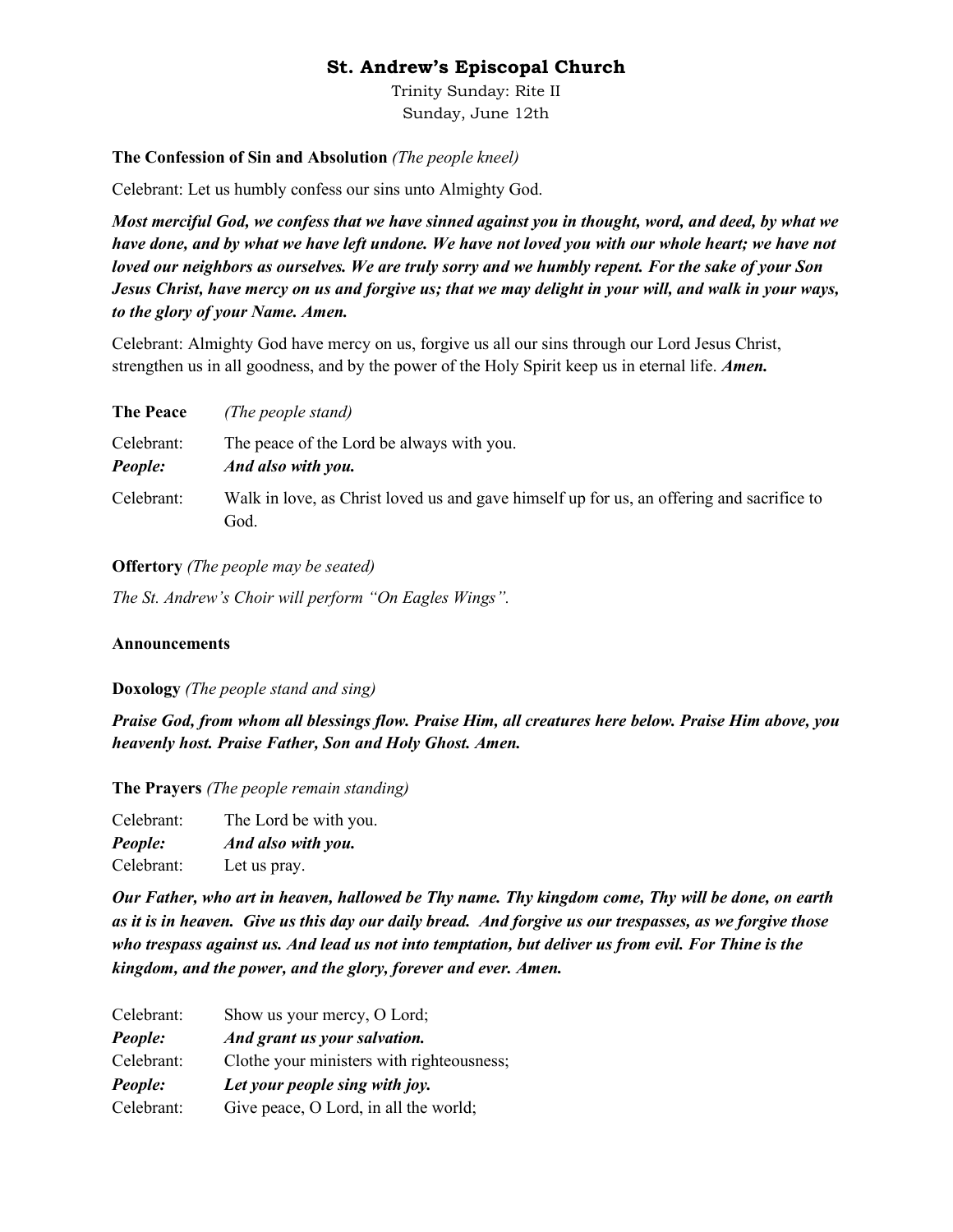Trinity Sunday: Rite II Sunday, June 12th

| People:    | For only in you can we live in safety.        |
|------------|-----------------------------------------------|
| Celebrant: | Lord, keep this nation under your care;       |
| People:    | And guide us in the way of justice and truth. |
| Celebrant: | Let your way be known upon earth;             |
| People:    | Your saving health among all nations.         |
| Celebrant: | Let not the needy, O Lord, be forgotten;      |
| People:    | Nor the hope of the poor be taken away.       |
| Celebrant: | Create in us clean hearts, O God;             |
| People:    | And sustain us with your Holy Spirit.         |

### **The Collect For Peace**

O God, the author of peace and lover of concord, to know you is eternal life and to serve you is perfect freedom: Defend us, your humble servants, in all assaults of our enemies; that we, surely trusting in your defense, may not fear the power of any adversaries; through the might of Jesus Christ our Lord. *Amen.*

#### **Prayer For Mission**

Almighty and everlasting God, by whose Spirit the whole body of your faithful people is governed and sanctified: Receive our supplications and prayers which we offer before you for all members of your holy Church, that in their vocation and ministry they may truly and devoutly serve you; through our Lord and Savior Jesus Christ. *Amen.*

#### *(Intercessions and prayers may be offered by the people)*

### **The General Thanksgiving**

*Almighty God, Father of all mercies, we your unworthy servants give you humble thanks for all your goodness and loving-kindness to us and to all whom you have made. We bless you for our creation, preservation, and all the blessings of this life; but above all for your immeasurable love in the redemption of the world by our Lord Jesus Christ; for the means of grace, and for the hope of glory. And, we pray, give us such an awareness of your mercies, that with truly thankful hearts we may show forth your praise, not only with our lips, but in our lives, by giving up our selves to your service, and by walking before you in holiness and righteousness all our days; through Jesus Christ our Lord, to whom, with you and the Holy Spirit, be honor and glory throughout all ages. Amen.*

### **A Prayer of St. Chrysostom**

Almighty God, you have given us grace at this time with one accord to make our common supplication to you; and you have promised through your well-beloved Son that when two or three are gathered together in his Name you will be in the midst of them: Fulfill now, O Lord, our desires and petitions as may be best for us; granting us in this world knowledge of your truth, and in the age to come life everlasting. *Amen.*